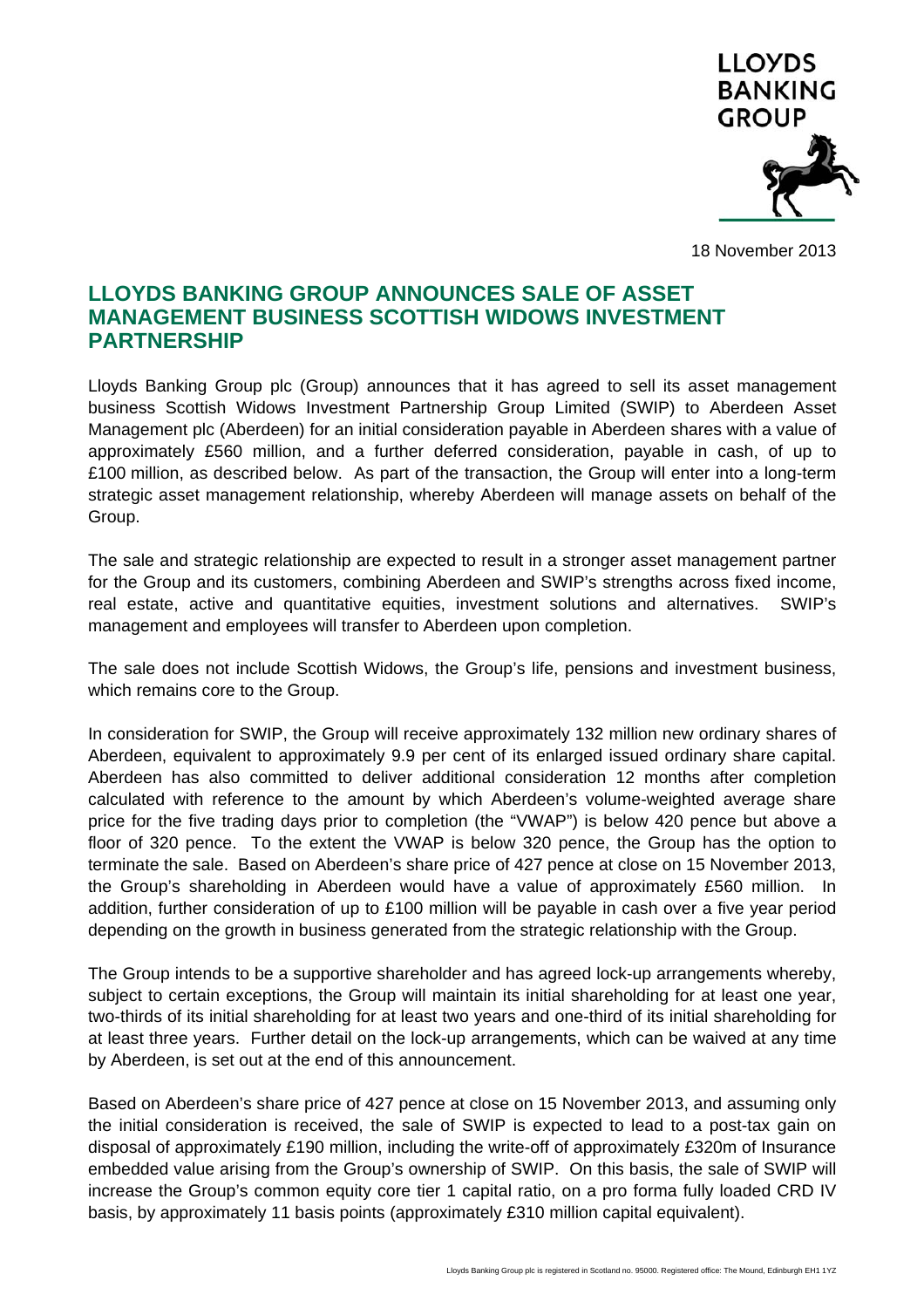The gross assets of the transaction were approximately £240 million as of 31 December 2012 with SWIP reporting a normalised profit before tax of approximately £85 million in 2012. Funds under management were £136 billion at 31 August 2013. Any cash proceeds realised from the sale over time are expected to be used for general corporate purposes. The sale is expected to complete by the end of the first quarter of 2014, subject to obtaining the necessary regulatory and other consents.

 $-$  END $-$ 

## **Further information on the shareholding lock-up arrangements:**

Under the terms of the lock-up arrangements the Group has agreed, subject to certain exceptions described in more detail below, not to dispose of any interest in the issued Aberdeen shares (directly or indirectly, including by hedging its exposure to the Aberdeen shares) for a period of one year after completion. Thereafter, one-third of the shares will be released from the lock-up arrangements on each of the first, second and third anniversaries of completion.

The lock-up arrangements agreed for the Aberdeen shareholding are subject to waiver at any time by Aberdeen and are also subject to certain customary exceptions, including, (i) sales required by law, regulation or any relevant regulator, (ii) participation in share buybacks on a basis that is pro rata to other shareholders or otherwise ensures that the Group's proportionate interest in Aberdeen is not increased, and (iii) acceptance of takeover offers, approval of schemes of arrangement and the provision of an irrevocable undertaking or letters of intent in relation to the same. In addition, the Group may dispose of Aberdeen shares if a disposal is necessary in order for it to comply with its minimum legal and regulatory capital requirements, or in certain other circumstances where the Group's holding of Aberdeen shares may be subject to adverse regulatory capital treatment.

## **For further information:**

**Investor Relations** 

Charles King +44 (0) 20 7356 3537 Investor Relations Director Email: charles.king@finance.lloydsbanking.com

**Corporate Affairs**  Ed Petter +44 (0) 20 8936 5655 Group Media Relations Director Email: ed.petter@lloydsbanking.com